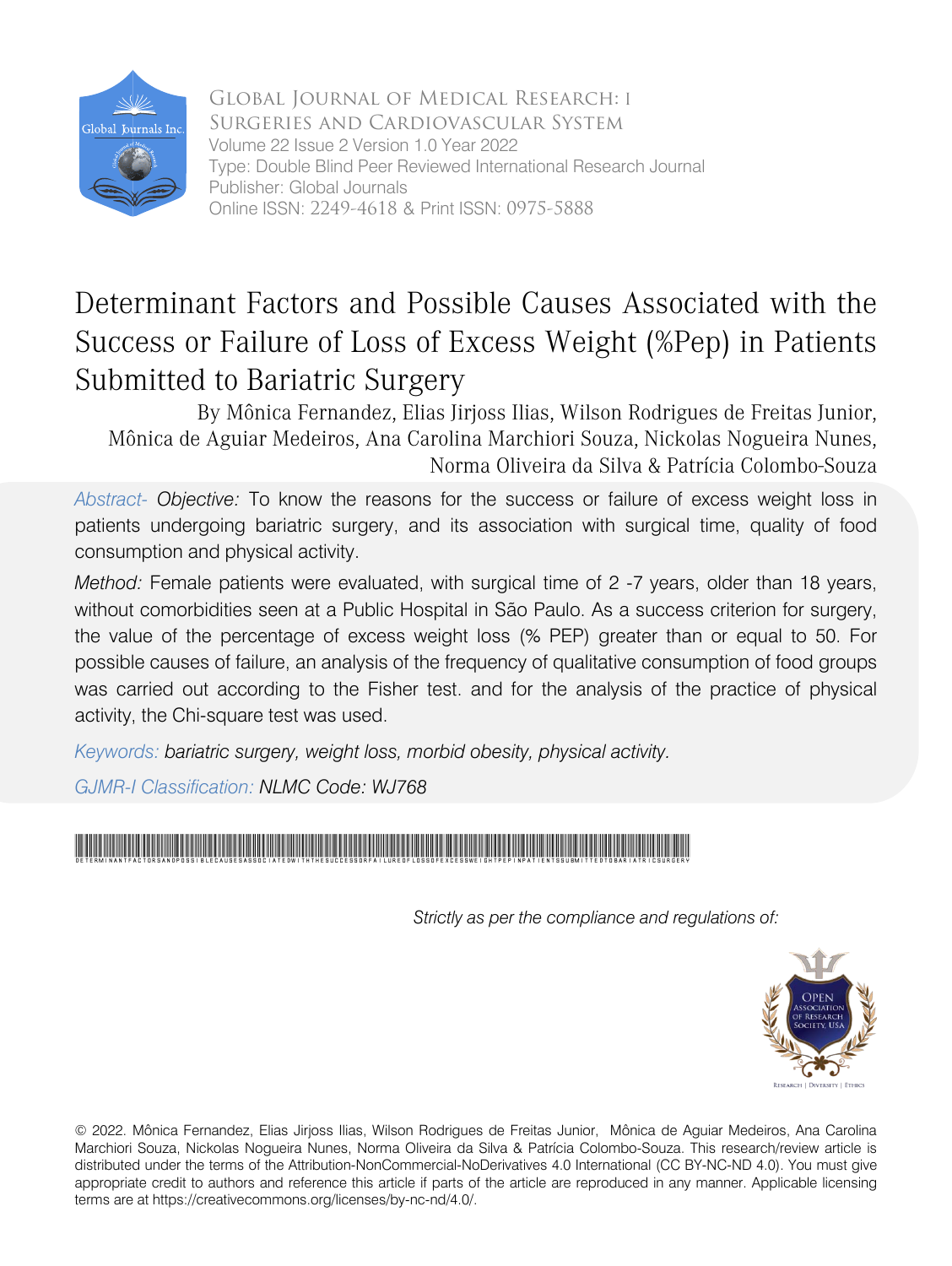# Determinant Factors and Possible Causes Associated with the Success or Failure of Loss of Excess Weight (%Pep) in Patients Submitted to Bariatric Surgery

Mônica Fernandez<sup>a</sup>, Elias Jirjoss Ilias<sup>6</sup>, Wilson Rodrigues de Freitas Junior<sup>p</sup>, Mônica de Aguiar Medeiros <sup>ω</sup>, Ana Carolina Marchiori Souza <sup>¥</sup>, Nickolas Nogueira Nunes <sup>§</sup>, Norma Oliveira da Silva<sup>γ</sup> & Patrícia Colombo-Souza ν

Abstract- Objective: To know the reasons for the success or failure of excess weight loss in patients undergoing bariatric surgery, and its association with surgical time, quality of food consumption and physical activity.

Method: Female patients were evaluated, with surgical time of 2 -7 years, older than 18 years, without comorbidities seen at a Public Hospital in São Paulo. As a success criterion for surgery, the value of the percentage of excess weight loss (% PEP) greater than or equal to 50. For possible causes of failure, an analysis of the frequency of qualitative consumption of food groups was carried out according to the Fishertest. and for the analysis of the practice of physical activity, the Chisquare test was used.

Result: 45 patients were divided into two groups (G1> PEP n.31) and (G2 <PEP n.14). There was no statistical difference regarding age and surgical time. As for the surgical time and PEP> 50 aged 2 -3 years (66%), 4 years (81%) and 5 - 6 years (50%). In the food groups, G2 was found to be significant in the butter, white bread, soft drink and coffee with sugar. There was no difference in activity, however, in G1 who did not practice activity, 46% had 4 years of surgery and in G2 who practiced activity, 37.5% were 5 years old, which represents a relationship between surgical time and quality in the practice of the activity.

Conclusion: In order to guarantee long-term postoperative success, the monitoring of amultidisciplinary team is essential. *Keywords: bariatric surgery, weight loss, morbid obesity, physical activity.* 

#### I. Introduction

he World Health Organization (WHO) considers obesity a global epidemic conditioned by the dietary profile and the practice of physical activity<sup>1</sup>. The World Health Organization (WHO) considers<br>obesity a global epidemic conditioned by the<br>dietary profile and the practice of physical activity<sup>1</sup>.<br>The etiology of obesity is complex and multifactorial, resulting from the interaction of genes, the modern environment is a powerful stimulus for the development of obesity, lifestyles and emotionalfactors<sup>1,2</sup>. Risk factors for the development of obesitycan be divided into nonmodifiable and modifiable, among the latter are decreased physical activity and increased caloric intake that promote increased weight and fat concentration in the body. $2$  Few clinical treatments for obesity are effective in losing and maintaining ideal weight.<sup>2</sup> According to studies carriedout by the Brazilian Society of Bariatric and Metabolic Surgery (SBCBM), the indication of bariatric surgery is currently growing, being considered an effective method in the treatmentof severe and its comorbidities and also in long-term weight control. In 1999, bariatric surgery was included among the procedures covered by the Unified Health System (SUS).3 Gastric Bypass is the most practiced bariatric technique in Brazil, corresponding to 75% of surgeries performed, due to its safety and, mainly, its effectiveness.4 The patient undergoingsurgery loses 70% to 80% of the initial excess weight.<sup>4</sup> In this mixed procedure, part of the stomach is stapled, which reduces the space for food, and a deviation of the initial bowel , which promotes the increase of hormones that give satiety and reduce hunger.4 The final proposal would be that the patient develops control in food consumption in quality and quantity in the long term, but the presence of inappropriate lifestyle behaviors such as little or no practice of physical activity and inadequate eating habits can reduce the effectiveness of the surgical procedure and represent the recovery of excess weight lost.<sup>5,6</sup> Literature shows that 15% of patients may have regained weight, returning to the obesity range or even severe obesity between five and ten years after bariatric surgery, and in some cases, increased consumption of food and liquid calories was observed. The mechanisms possibly involved in this process need to be better analyzed.4,7,8,9,10 The multidisciplinary follow-up is essential for the maintenance of success in bariatric surgery by monitoring the behavior of physical activity and adequate food consumption.

*Author α σ ρ Ѡ: Faculty of Medical Sciences da Santa Casa de São Paulo. e-mail: mf001973@gmail.com*

*Author ¥ § χ: Graduate Student of the Postgraduate Course in Clinical Nutrition do Centro Universitário São Camilo.*

*Author σ ν: Professor of the Postgraduate Program in Health Sciences and the Medicine Course da Universidade Santo Amaro – Unisa.*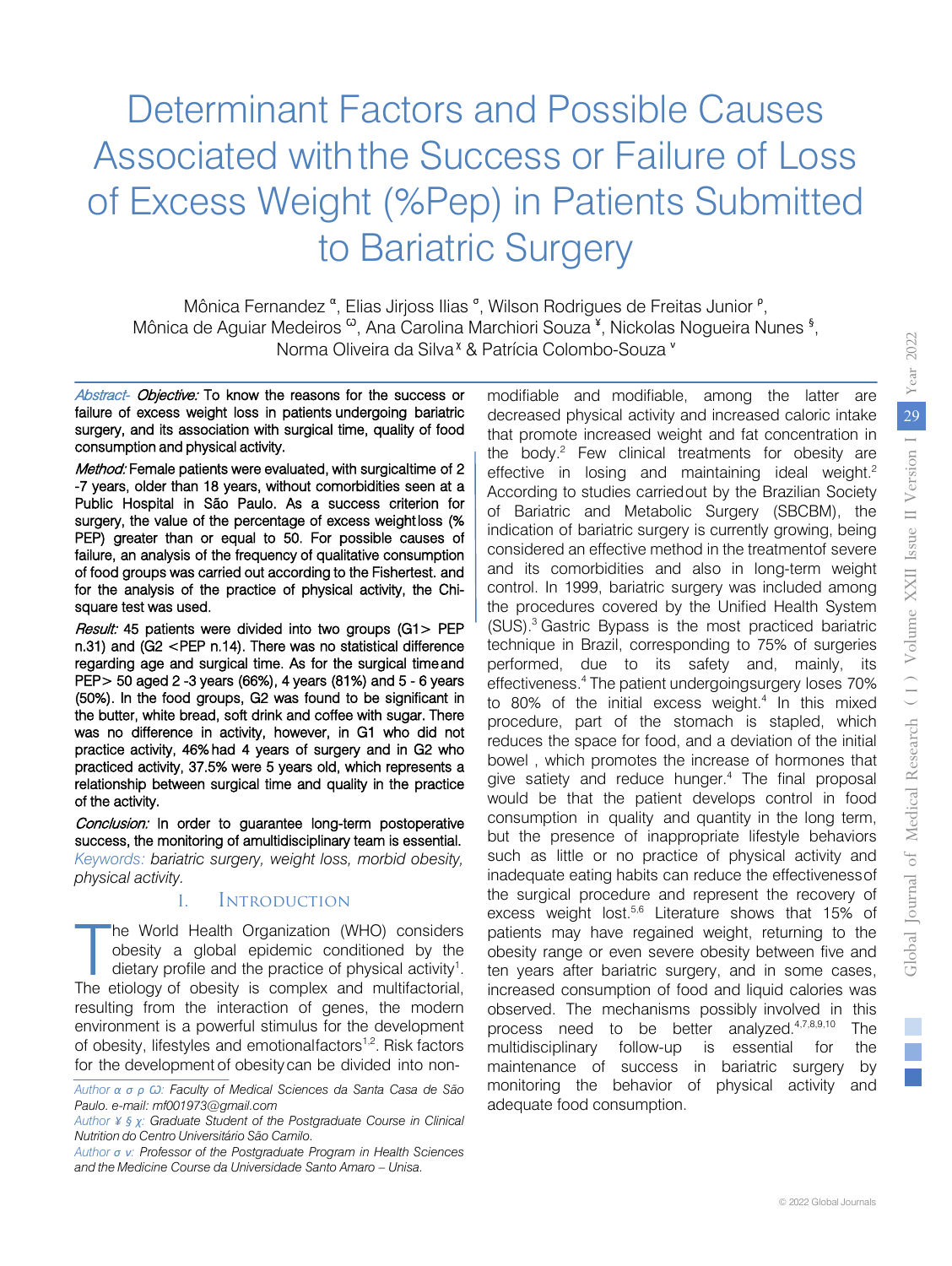#### II. Objectives

To know the reasons for the success or failure of overweight loss (%PEP) in patients undergoing bariatric surgery, and its relationship (or association) with the elapsed time of surgery, quality of food consumption and physical activity.

#### III. Method

This research was authorized by the Research Ethics Committee (CEP) of the Santa Casa de Misericórdia Brotherhood of São Paulo under n. of CAAE 23694219.4.0000.5479. Patients were considered to be able to participate in the research after reading and signing the free and informed consent form. This is an observational cross- sectional study. Bariatric patients with surgical time between 2 and 7 years, older than 18 years, without comorbidities treated at the Bariatric Nutrition Specialty Outpatient Clinic of the Hospital da Irmandade da Santa Casa de Misericórdia of São Paulo (ISCMSP) were evaluated. As exclusion criteria: Pregnant women, nursing mothers, drug addicts, alcoholics, smokers, cancer patients and those using drugs for weight loss. To define the percentage difference in weight lost in relation to excess weight (%PEP), the weight recorded on the day of surgery was used as a basis, the ideal weight for the Body Mass Index (BMI) value as proposed by the FAO and for for patients aged 60 years or more, the BMI was used according to the age and minimum weight achieved in the post-surgery period, as described by Novais $11$ . The loss of excess weight is considered one of the main

parameters to define the success of the surgical procedure, and researchers agree that the criterion for this assessment is the %WBS of at least 50%. Patients were divided into two groups (group I: successful PEP>50% and group II: unsuccessful PEP<50%). To verify thepossible causes of overweight recovery in this group, the food frequency questionnaire (FFQ) adapted from SICHIERI<sup>12</sup> and EVERHART<sup>13</sup> was applied with the classification of higher calorie food groups that could contribute to the recovery of excess weight if consumed with higher frequency and for behavior analysis for the practice of physical activity, a questionnaire was applied according to VIGITEL<sup>14</sup> 2018 (Surveillance of Risk Factors and Protection for Chronic Diseases by Telephone Survey). An analysis of the frequency of consumption of selected food groups was performed according to the Fisher test for a significance level of p  $<$  0.05. (Table 1), to analyze the practice of physical activity, the Chi-square test was used. (Table 2)

## IV. RESULTS

Were evaluated forty-five female patients with surgical times ranging from 2 to 7 years were evaluated. Patients were divided into two groups: those considered successful PEP>50%, called G1 (n=31), and those considered unsuccessful with PEP<50%, called G2  $(n=14)$ . There was no statistical difference ( $p=0.815$ ) between the mean ages of G1 (48.3 years $\pm$ 1.19) and G2 (48.5 years  $\pm$ 1.2). In this study group, patients with 2 and 3 years of surgery had 66% success, with 4 years 81% success, with 5 and 6 years 50% success and with 7 years 100% successful.

*Table 1:* Frequency of use and consumption of food groups, of patients of patients seen according to success and failure of bariatric surgery, (PEP >50% and PEP <50%) ISCMSP, 2020.

|                    |        | <b>Success</b> |                |                 |                | Failure |    |                 |    | Total    |             |
|--------------------|--------|----------------|----------------|-----------------|----------------|---------|----|-----------------|----|----------|-------------|
| <b>Food Groups</b> | Rarely |                |                | <b>Frequent</b> | Rarely         |         |    | <b>Frequent</b> |    |          | Value offor |
|                    | N      | %              | N              | %               | N              | %       | N  | %               | N  | % Rarely |             |
| <b>Butter</b>      | 15     | 48.4           | 16             | 51.6            |                | 7.1     | 13 | 92.9            | 16 | 35.5     | $0.0007*$   |
| Embedded           | 18     | 58.1           | 13             | 41.9            | 10             | 71.4    | 4  | 28.6            | 28 | 63.0     | 0.2886      |
| White breads       | 9      | 29.0           | 22             | 71.0            | $\mathfrak{p}$ | 14.3    | 12 | 85.7            | 11 | 24.4     | $0.0027*$   |
| Candy              | 25     | 80.6           | 6              | 19.4            | 11             | 78.6    | 3  | 21.4            | 36 | 80.0     | 0.3131      |
| Chocolates         | 26     | 83.9           | $\overline{5}$ | 16.1            | 13             | 92.8    | 1  | 7.2             | 39 | 88.4     | 0.6930      |
| Farinaceous sweets | 11     | 35.5           | 20             | 64.5            | 13             | 92.8    | 1  | 7.2             | 24 | 53.3     | $0.0042*$   |
| Soft drinks        | 14     | 45.2           | 17             | 54.8            | 4              | 28.6    | 10 | 71.4            | 18 | 40.0     | $0.0297*$   |
| Caffee with sugar  | 13     | 41.9           | 18             | 58.1            | $\mathfrak{p}$ | 14.3    | 12 | 85.7            | 15 | 33.3     | $0.0027*$   |
| Artificial juice   | 15     | 48.4           | 16             | 51.6            | 5              | 35.7    | 9  | 64.3            | 20 | 44.4     | 0.0540      |
| Natural juice      | 11     | 35.5           | 20             | 64.5            | 6              | 42.8    | 8  | 57.2            | 17 | 37.8     | 0.0988      |

*Reference: Bariatric Nutrition Specialty Clinic, Hospital da Irmandade da Santa Casa de Misericórdia of São Paulo (ISCMSP)*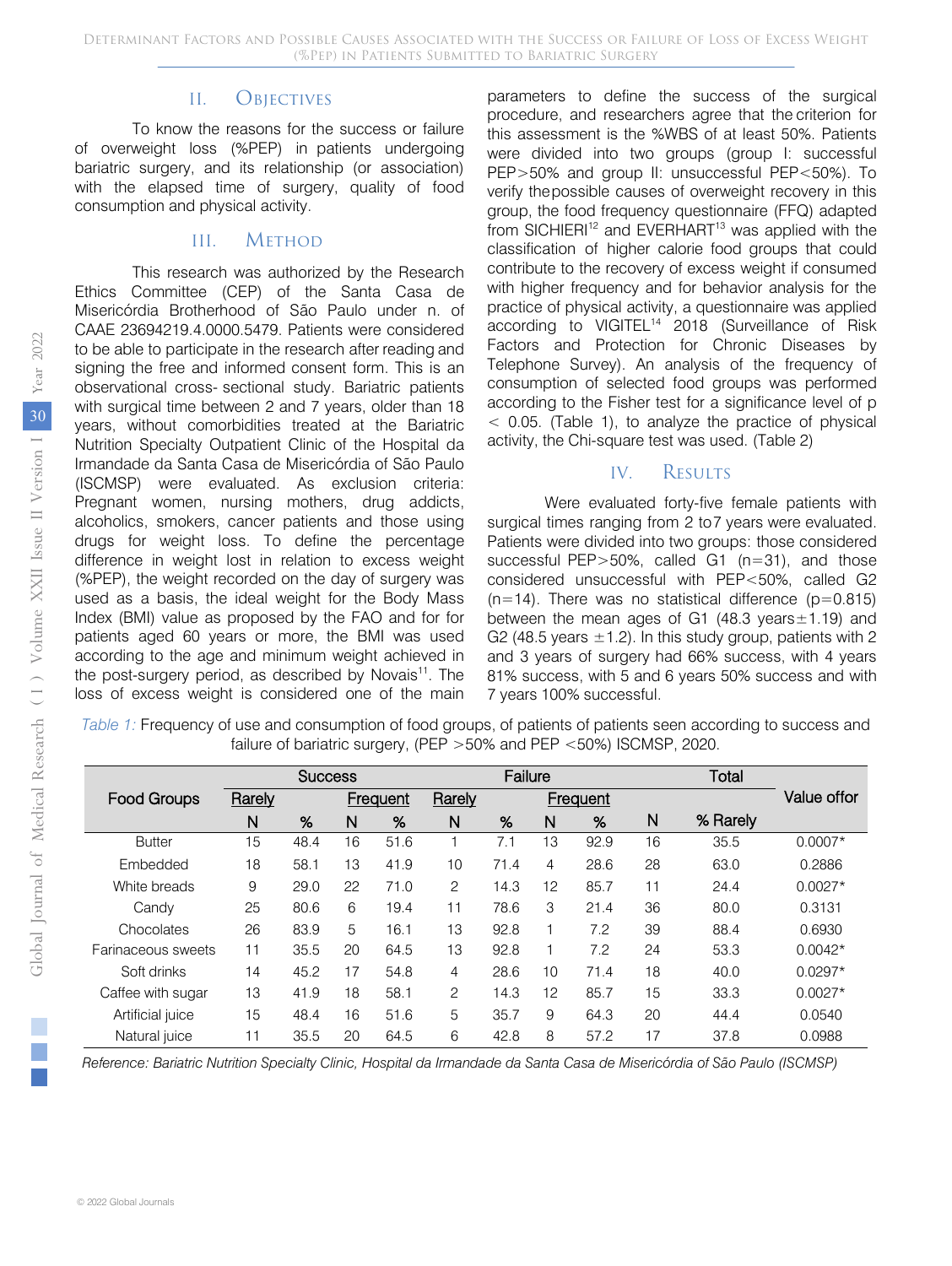| Table 2: Physical Activity Practice presented by patients seen according to success and failure of bariatric surgery |                                               |  |  |
|----------------------------------------------------------------------------------------------------------------------|-----------------------------------------------|--|--|
|                                                                                                                      | (PEP $>50\%$ and PEP $<50\%$ ). ISCMSP, 2020. |  |  |

| Physical activitypractice- | <b>Success</b> |      | Failure | ⊺otai |    |       |
|----------------------------|----------------|------|---------|-------|----|-------|
|                            |                | %    |         | %     |    | %     |
| Sim                        | 18             | 58.1 |         | 57.   | 26 | 57.8  |
| Não                        | 13             | 41.9 |         | 42.9  | 19 | 42.2  |
| <b>Total</b>               |                | 68.9 | l 4     | 31    | 45 | 100.0 |

*X 2 = 0.003 p= 0.7887 (N.S.)*

*Reference: Bariatric Nutrition Specialty Clinic, Hospital da Irmandade da Santa Casa de Misericórdia of São Paulo (ISCMSP)*

### V. Discussion

When assessing the age of the patients in this study, a mean age was found to be 48.3 years for the successful group (PEP >50%) and 48.5 years for the failure group (PEP <50%). It was observed that there was no statistically significant difference in age for the success or failure of overweight loss (PEP >50% and PEP <50%) in this study group.

It was also observed that there was no statistically significant difference regarding the surgical time for the success or failure of excess weight loss (PEP  $>50\%$  and PEP  $<50\%$ ). According to ABESO  $(2009/2010)^{15}$ , it is necessary to maintain weight loss for 5 years, a period in which failure to control weight maintenance can occur. As for the analysis of qualitative food consumption of patients with failure for PEP <50%, there was statistical significance for the frequent consumption of foods from the group of butter, white bread, soda and coffee with sugar. Patients with success for PEP>50%, there was a statistical significance for the frequent consumption of foods from the farinaceous sweet group (Table 1). According to a study by Soares (2017), there is a tendency in this group of patients to return to inadequate eating habits after 2 years of the procedure, with increased consumption of foods rich in carbohydrates and lipids.16,17,18 For the other food groups, consumption there was no statistically significant difference, that is, consumption is the same in both groups. There was no significant difference between the two groups according to PEP >50% and PEP <50% in relation to the analysis of physical activity practice (Table 2). It is important to mention that of the patients with a success rate for surgery (PEP>50%) and who did not practice physical activity, 46% had 4 years of surgery. Scientific studies report that after 5 to 10 years the risks of weight regain are greater.<sup>19</sup> Another analysis to bepointed out is that for the 57.1% of patients with an unsuccessful rate for surgery (PEP<50%) and who practiced physical activity, 37.5% had 5 years of surgery, which may represent a relationship between surgical time and the practice of physical activity and the quality of thisactivity. According to Alexandrino (2019) of the patients who underwent surgical procedures for weight loss with an average follow-up of 7 years, 74% who were successful in the treatment had regular physical exercise practice<sup>20</sup>.

## VI. Conclusion

Factors such as age and surgical time were not determinant for success or failure parameters. The consumption of high-calorie food groups more frequently can lead to failure to lose excess weight and promote short-term recovery. The practice of physical activity and surgical time may be related to the successful loss of excess weight. To guarantee an effective treatment, capable of ensuring postoperative success, monitoring by a professional nutritionist, associated with a multidisciplinary team, is essential to promote changes in eating habits due to the new physiological condition. Behavioral changes with healthy eating and the practice of daily physical activity are essential for maintaining the loss of excess weight in post-bariatric patients

# References Références Referencias

- 1. Dias PC, Henriques P, dos Anjos LA, Burlandy L. Obesidade e políticas públicas: concepções e estratégias adotadas pelo Governo Brasileiro. Cad. Saúde Pública 2017; 33(7).
- 2. Carvalho AC, Rosa RS. Cirurgias bariátricas realizadas pelo Sistema Único de Saúde em Residentes da Região Metropolitana de Porto Alegre, Rio Grande do Sul, 2010- 2016\* Epidemiol. Serv. Saude, Brasília, 27(2): e2017010, 2018.
- 3. Campos JMA. Sociedade Brasileira de Cirurgia Bariátrica e Metabólica – SBCBM – prioriza o incentivo à produção científica. ABCD Arq Bras Cir Dig Editorial 2015; 28(Supl.1): 1 DOI: /10.1590/ S0102-6720201500S10001.
- 4. Bastos ECL, Barbosa EMWG, Soriano GMS, Santos EA, Vasconcelos SML. Fatores determinantes do reganho ponderal no pós-operatório de cirurgia bariátrica. ABCD, arq. bras. cir. dig. vol.26. supl.1 São Paulo 2013.
- 5. De Siqueira AC, Zanotti SV. Weight regain: case study of a bariatric surgery program. PSICOLOGIA,SAÚDE & DOENÇAS, 2017, 18(1), 157-169 ISSN - 2182-8407 Sociedade Portuguesa de Psicologia da Saúde - SPPS - www.sp-ps.com DOI: http://dx.doi.org/10.15309/17psd1801.
- 6. Conceição E, Teixeira F, Rodrigues T, Lourdes M, Bastos AP, VAZ A , Ramalho S. Comportamentos